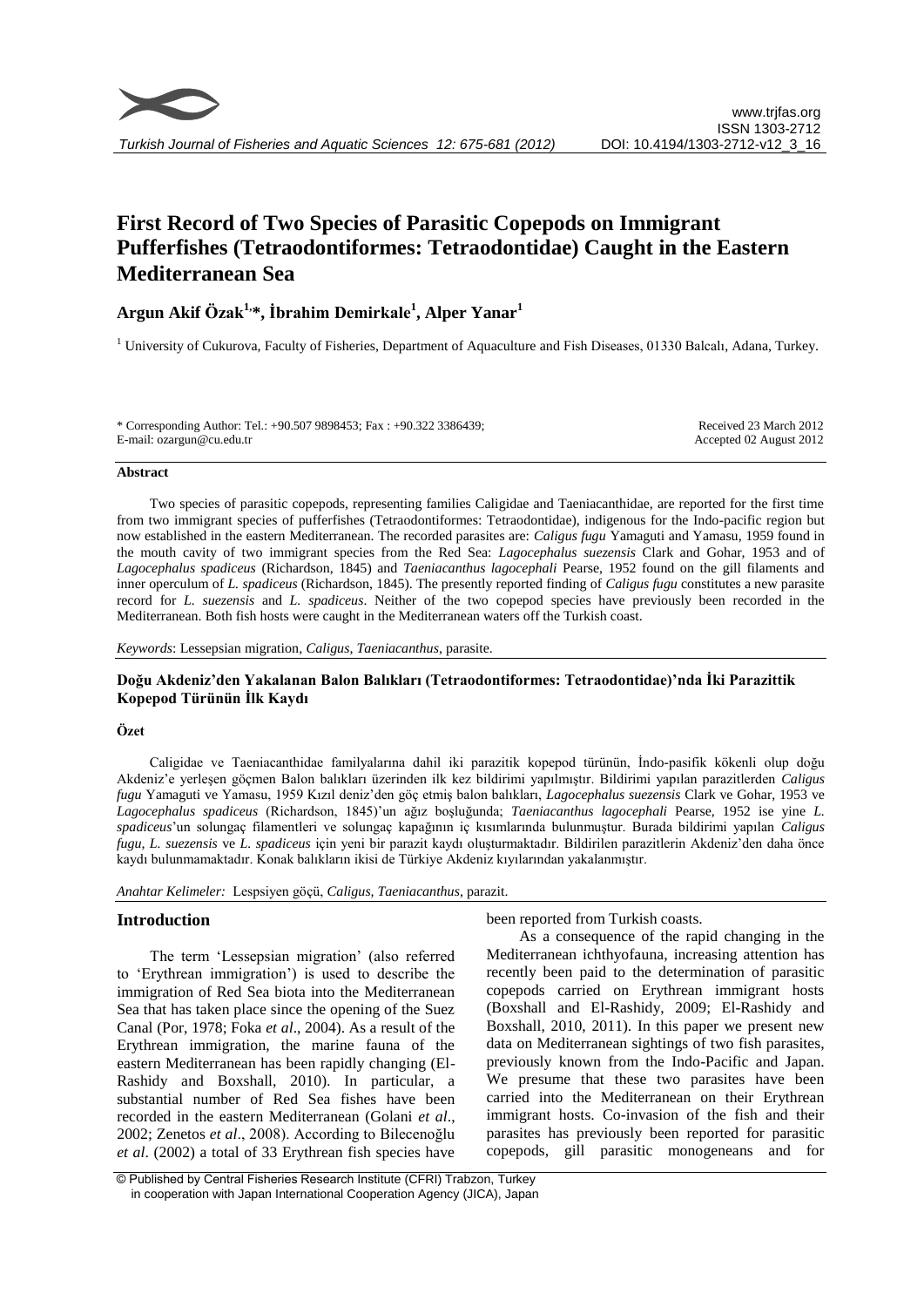endoparasitic digeneans on fish hosts (Fischthal, 1980; Diamant *et al*., 1999; Pasternak *et al*., 2007; El-Rashidy and Boxshall, 2010; 2011). In addition to coinvasion of parasites and their hosts, the phenomenon of host switching of some parasitic copepods was reported by El-Rashidy and Boxshall (2010). The latter record was also the first one for the native Mediterranean hosts and Erythrean immigrant hosts. Therefore, proper identification and monitoring of the influx alien parasite species in the Mediterranean is important for future development of strategies intended to prevent possible invasive parasite infections, which may negatively impact fish farming and the fisheries industry.

This paper presents the discovery of two parasitic copepods: *Caligus fugu* Yamaguti et Yamasu, 1959 and *Taeniacanthus lagocephali* Pearse, 1952 on two immigrant puffer fishes *Lagocephalus suezensis* and *Lagocephalus spadiceus* (Tetraodontiformes: Tetraodontidae), respectively. The host fish were caught in the eastern Mediterranean Sea and they both became new host for the former parasite.

## **Materials and Methods**

Parasites were collected from the mouth cavity and gills of two fish species of the family Tetraodontidae: specimens of *Taeniacanthus* were removed from the gill filaments and also inside the operculum of *L. spadiceus*, caught by otter trawl in İskenderun Bay, near Yumurtalık, Turkey (36°45′30.11″ N 35°43′08.75″ E) and specimens of *Caligus* were collected from the mouth cavity of *L. suezensis* and *L. spadiceus* caught by otter trawl in the same region. The parasites were preserved in 70% ethyl alcohol. Specimens of *Taeniacanthus* were cleared in lactic acid for 2 h prior to examination using an Olympus SZX16 dissecting microscope and Olympus BX51 compound microscope. All specimens (subsamples) were identified to the species level consulting Yamaguti and Yamasu (1959), Dojiri and Cressey (1987), Lin and Ho (2006), Boxshall and El-Rashidy (2009). Intact specimens and various appendages were photographed with a digital camera on an Olympus SZX16 dissecting microscope and Olympus BX 51 compound microscope respectively. The scientific and common names of fishes used in this article follow Froese and Pauly (2011), while the morphological terminology of copepods follows Huys and Boxshall (1991).

## **Results**

*Caligus fugu* Yamaguti et Yamasu, 1959 **Synonymy :** *Caligus lagocephali* Pillai, 1961

The parasitic copepod we found in the mouth cavities of *L. suezensis* and *L. spadiceus* in Mediterranean waters off the Turkish coast was

identified as *C. fugu* based on the following characteristic morphological features (Figures 1a; 1b). Additionally, as this parasite was included in the *Caligus productus* species group described by Boxshall and El-Rashidy (2009), the present authors identified *C. fugu* using the key to species in Boxshall and El-Rashidy (2009). Body proportions and description of salient morphological features of our adult female specimens are as follows: (1) Total body length: 3.343 mm (*n*=6); (2) Cephalothorax: 1.181×1.10 mm; (3) Genital complex (1.242×0.83 mm) 1.52 times longer than abdomen and has no distinct postero-lateral lobes; (4) Abdomen 2 segmented, with first somite (0.622×0.39 mm) 3.27 times longer than anal somite  $(0.19 \times 0.23 \text{ mm})$ ; (5) The combined length of genital complex and abdomen (2.054 mm) approximately twice (1.74 times) as long as cephalothorax (1.181 mm); (6) Caudal rami longer than wide, 0.089×0.066 mm; with 6 pinnate setae; (7) Sternal furca with tapering tines; (8) Maxilliped with large, well developed, tapering process proximally on medial margin (Figure 1c); (9) Swimming leg 1 with 2-segmented exopod and unsegmented vestigial endopod. Distal exopodal segment (90×29 µm) without setae on posterior margin, tipped with 1 terminal seta at inner distal angle bearing short setules, and 2 bifid spiniform process along distal margin, plus 1 distal spine. First exopodal segment  $(166\times28 \text{ nm})$  ornamented with row of setules along free posterior margin. Endopod lobate. Protopod armed with lateral plumose seta and short medial seta (10) Spine and seta formation and formula of the legs 2 through 4 and also legs 5 and 6 as given in the original description made by Yamaguti and Yamasu (1959).

Distinguishing features of our male specimens are as follows: (1) Mean body length 1.844 mm (1.76- 1.92) which is slightly smaller than previous measurements reported in Yamaguti and Yamasu (1959) and Boxshall and El-Rashidy (2009); (2) Cephalothorax: 0.987×0.838 mm; (3) Genital complex  $(0.444 \times 0.237 \text{ mm})$  approximately 1.69 times longer than abdomen; (4) Abdomen 2-segmented, with second somite (0.172×0.154 mm) about 2.09 times longer than the first somite  $(0.082\times0.141$  mm); (5) Caudal rami longer than wide  $(0.078 \times 0.058$  mm); (6) Post-antennal process strongly curved than that of female; (7) Maxiliped with corpus bearing conspicuous, sharply-pointed process on myxal margin (Figure 1d); (8) Sternal furca with straight tines; (9) Ornamentation of legs 1 to 5 similar to those of female.

**Material Examined:** 6 adult females and 4 males collected from the mouth cavities *L. suezensis* and *L. spadiceus* caught in İskenderun Bay (36°45′30.11″ N 35°43′08.75″ E), north eastern Mediterranean coast of Turkey on 28 December 2011, by A. Yanar: deposited in the Natural History Museum, London (BMNH 2012.220-223); remaining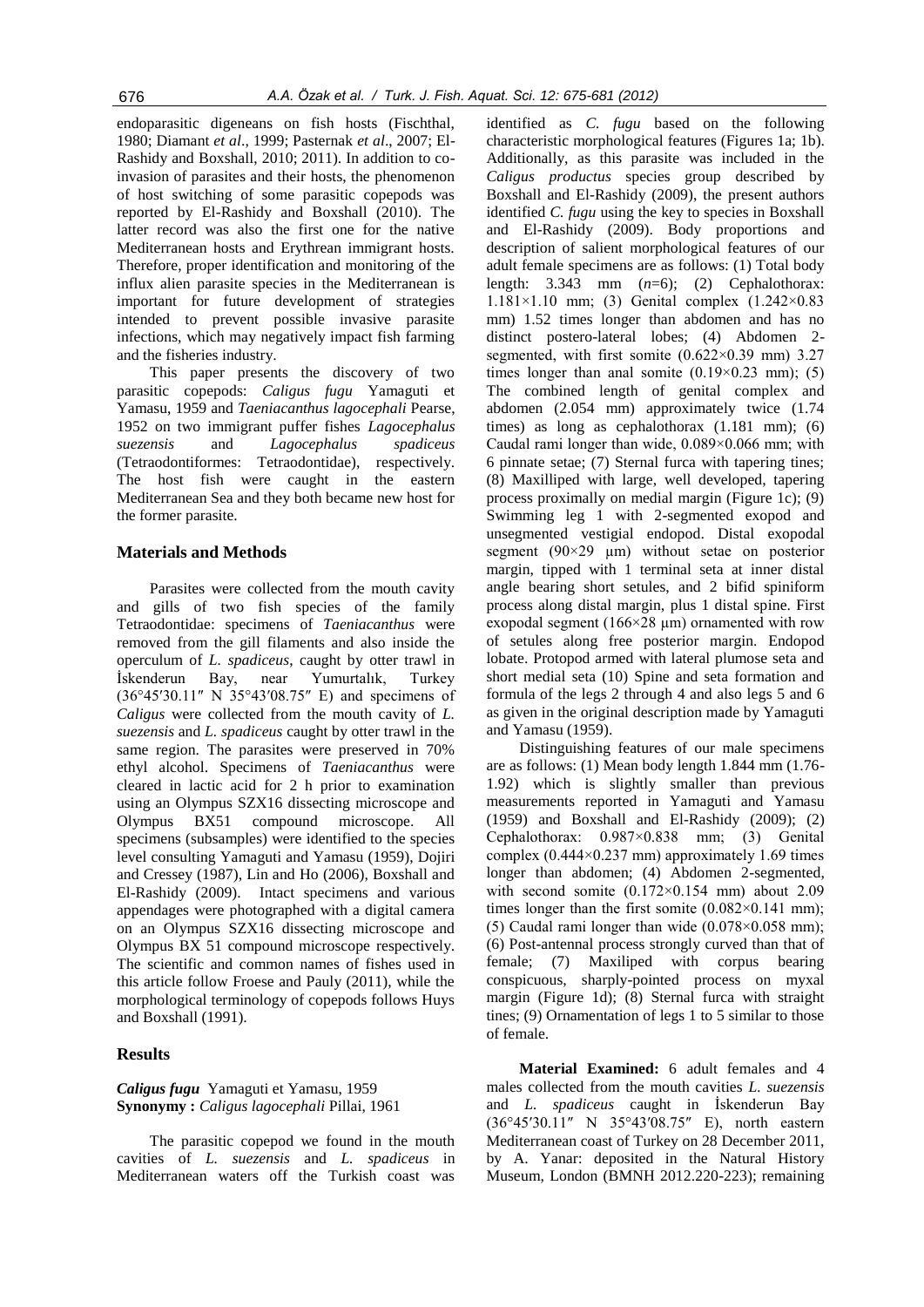

**Figure 1.** Light microscopy images of *Caligus fugu* infecting the mouth cavity of *Lagocephalus spadiceus* and *Lagocephalus suezensis*; A. Habitus of an adult female (dorsal view). B. Habitus of an adult male (dorsal view). C. Well developed, tapering process of the female maxilliped (*black arrow*). D. Sharply-pointed process on the myxal margin of the male maxilliped (*black arrow*).

material deposited in the personal collection of the first author. The prevalence of *C. fugu* on *L. spadiceus* was 80% (28 of 35 hosts parasitized) and 34.7% (8 of 23 hosts parasitized) on *L. suezensis*.

**Distribution:** Inland Sea of Japan, India (Kerala), Mediterranean (presently reported study)

**Hosts:** Tetraodontidae: *Takifugu rubripes*  (Temminck et Schlegel, 1850) (as "*Sphaeroides rubripes"*), *Takifugu alboplumbeus* (Richardson, 1845) (as "*S. alboplumbeus"*), *Takifugu niphobles*  (Jordan et Snyder, 1901) (as "*S. niphobles"*), *Takifugu pardalis* (Temminck et Schlegel, 1850) (as "*S. pardalis"*). Additional fish hosts reported recently by Nagasawa *et al*. (2010) were: *Takifugu poecilonatus* (Temminck et Schlegel, 1850) and *Lagocephalus wheeleri* Abe, Tabeta et Kitahama, 1984.

Synonymy: *Caligus lagocephali* Pillai, 1961 reported from *Lagocephalus inermis* (Temminck et Schlegel, 1850).

**New Hosts:** Tetraodontidae: *L. suezensis* Clark et Gohar, 1953, *L. spadiceus* (Richardson, 1845) (presently reported study).

#### **Remarks**

The morphological features of our adult females revealed similarities both in shape and morphometrics to *C. fugu* as described by Yamaguti and Yamasu (1959). The body proportions of our females are also in the range given by Boxshall and El-Rashidy (2009). However, our males differ slightly from those of Yamaguti and Yamasu (1959) in having relatively smaller body length, 1.84 (1.76-1.92 mm) (vs. 2.0-2.4 mm). The most distinguishing characters of *C. fugu* are the well developed processess located proximally

on the inner margin of the female maxilliped and additionally, male maxiliped with corpus bearing conspicuous, sharply-pointed process on myxal margin. These characters are shared by our specimens. Our observations confirm that the parasitic copepods we found in the mouth cavities of *L. spadiceus* and *L. suezensis* are clearly identifiable as *C. fugu* Yamaguti et Yamasu, 1959.

#### *Taeniacanthus lagocephali* Pearse, 1952

**Synonyms :** *Irodes lagocephali* (Pearse, 1952)

*Taeniacanthus sabafugu* Yamaguti et Yamasu, 1959

Parasitic copepods found on the gills of *L. spadiceus* in Mediterranean waters off the Turkish coast were identified as *T. lagocephali* based on the following characteristic morphological features (Figures 2a, 2b). These features of the adult female are: (1) Body size (1.9 mm mean body length ( $n = 5$ ); (2) Prosome (1.578 mm mean length) composed of cephalothorax (1st pedigerous somite fused with cephalosome), wider than long (518×668 µm) and 3 pedigerous somite as wide as cephalothorax; (3) Urosome comprised of 5th pedigerous somite, genital double-somite and 3 free abdominal somites; (4) Genital double-somite wider (191.16 µm) than long  $(97 \text{ µm})$ ;  $(5)$  All abdominal somites wider than long and each bearing row of spinules on posterior margin of ventral side; (6) Ventral surface of anal somite with 4 interrupted rows of spinules and row of spinules on each posterolateral corner (Figure 2c); (7) Caudal rami bearing 7 setae (seta 1 minute) and additional 4 short 2 long setae; (8) Rostral area with sclerotised structures in ventral area; (9) Antennule 7 segmented; armature formula 5, 15, 5, 3, 4, 2+1 aesthetasc, 7+1 aesthetasc; (10) Antenna composed of coxobasis and 3 endopodal segments; coxobasis with a distal seta; 2nd and 3rd endopodal segments fused and bearing 2 pectinate processes with 1 seta on each; 3 claw like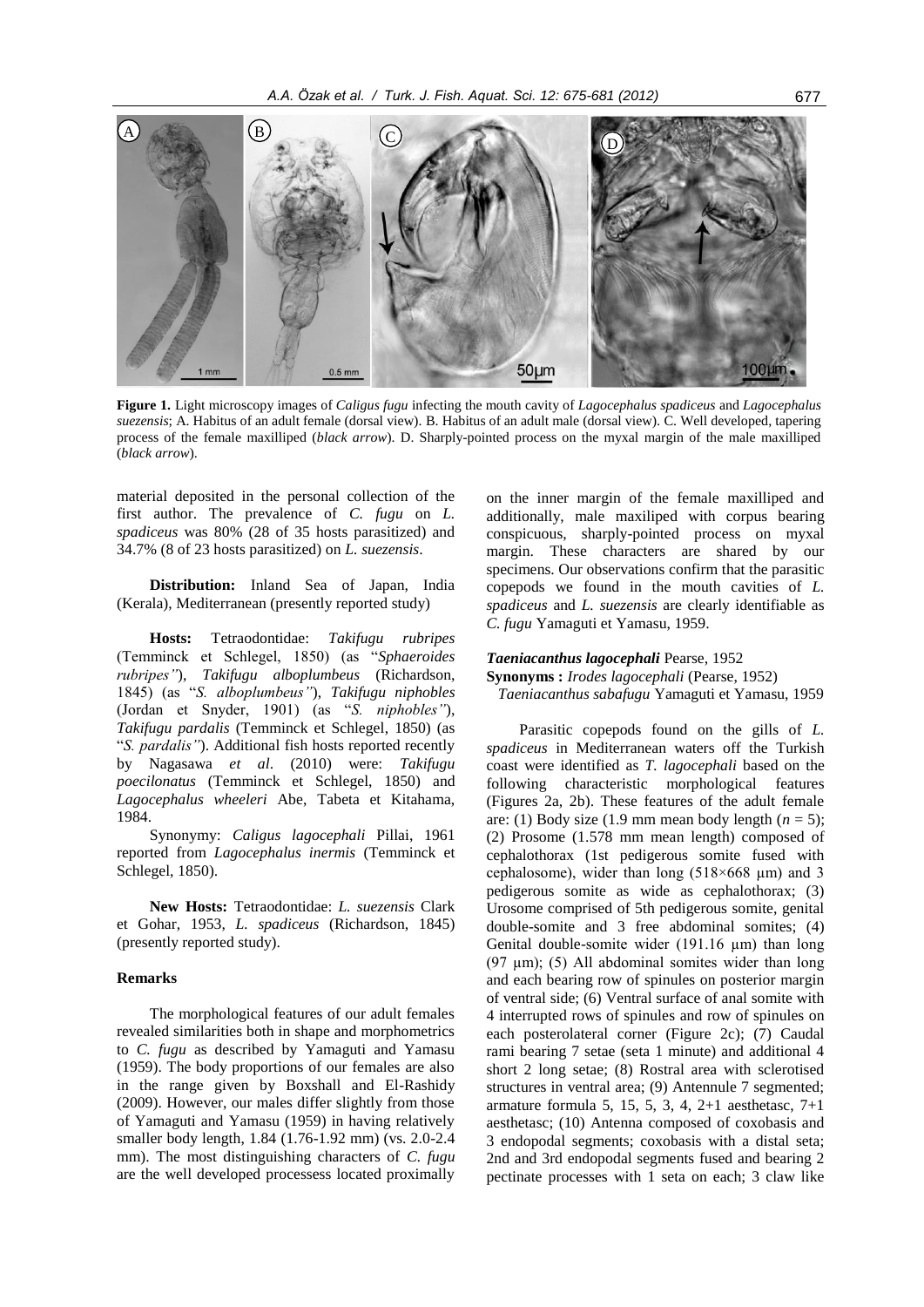

**Figure 2.** Light microscopy images of *Taeniacanthus lagocephali* infecting the gills of *Lagocephalus spadiceus*; A. Habitus of an adult male (dorsal view). B. Habitus of an adult female (dorsal view). C. Four rows of spinules (*black arrows*) on the ventral surface of the female anal somite.

spines and 4 setae; 2nd endopodal segment ornamented with rows of spinules; (11) Post-antennal process, paragnath, mandible and maxillule are all the same in shape as mentioned in previous redescriptions (Dojiri and Cressey, 1987; Lin and Ho, 2006); (12) Maxilla two segmented; syncoxa unarmed; basis armed with 2 subequal pinnate spines and a tiny seta; (13) Maxilliped 3 segmented; syncoxa large, irregularly-shaped and unarmed; basis with 2 subequal naked setae; endopod elongate, curved distally, bears 1 naked setae and a short protuberance in basal region; claw with rows of denticles on distal third and a digitiform process at the tip; (14) spine and setal formula of the swimming legs 1 to 4 as follows (Spines are given in Roman numerals and setae are in Arabic numerals):

|                 | Coxa Basis |         | Exopod                     | Endopod             |
|-----------------|------------|---------|----------------------------|---------------------|
| $\text{Leg } 1$ | $0 - 1$    | $1 - 1$ | $1-0:9$                    | $0-1$ ; 7           |
| $\text{Leg } 2$ | $0-0$      | $1-0$   | $I-0$ ; $I-1$ ; $II,I$ , 4 | $0-1:0-1$ ; I,I,3   |
| $\text{Leg } 3$ | $0 - 0$    | 1-0     | I-0; I-1; II, I, 5         | $0-1; 0-1; I, I, 2$ |
| $\text{Leg } 4$ | $0-0$      | $1-0$   | $I-0$ ; $I-1$ ; $II,I$ , 4 | $0-1; 0-1; I, I, I$ |

(15) Leg 5, two segmented; proximal segment bearing 1 outer pinnate setaand row of spinules on distal margin; distal segment carrying 3 spiniform and 1 seti form processes distally. (16) Leg 6, with three long pinnate setae.

Distinguishing characters of adult male specimens are as follows: (1) Mean body length 0.87 mm; (2) Cephalothorax wider than long (269×312) µm) and comprising about 30.6% of total body length; (3) Genital complex slightly longer than wide ( $154\times146$  µm); (4) 2nd pedigerous somite  $134\times244$  $\mu$ m; (5) 3rd pedigerous somite 82×210  $\mu$ m; (6) 4th pedigerous somite  $69\times168$  µm; (7) 5th pedigerous

somite wider than long  $(64\times154 \mu m)$ ; (8) Abdomen 3segmented all abdominal segments wider than long and the second abdominal segment shortest; (9) Caudal rami longer than wide  $(36\times25 \text{ µm})$ ; (10) Maxilliped with a patch of truncate spinules and 2 setae at the inner margin of corpus; inner basal corner of the claw bearing 4 setae and serrated distally; (11) Setal formula and ornamentation of leg 1,4,6 were as in female. Each spine on last two exopodal segments of Leg2, carrying distal flagellum. Last endopodal segment of Leg3, with straight spines; Leg 5, two segmented, each segment with rows of spines.

**Material examined:** 5 adult females and 2 males collected from the gills of *L. spadiceus* caught in İskenderun Bay (36°45′30.11″ N 35°43′08.75″E), north eastern Mediterranean coast of Turkey on 20.01.2011, by A.A. Özak: deposited in the Natural History Museum, London (BMNH 2012.220-223); remaining material deposited in the personal collection of the first author. The prevalence of *T. lagocephali* on *L. spadiceus* was 94% (47 of 50 hosts parasitized).

**Distribution:** Japan, Brazil, India, Gulf of Mexico (Coast of Mississippi, Alabama, Texas), West Africa, Taiwan, Mediterranean (presently reported study)

**Hosts:** Tetraodontidae: *Lagocephalus laevigatus* (Linnaeus, 1766), *L. spadiceus* (Richardson, 1845), *Lagocephalus inermis* (Temminck and Schlegel, 1850), *Lagocephalus gloveri* Abe and Tabeta, 1983, *Lagocephalus wheeleri* Abe, Tabeta and Kitahama, 1984.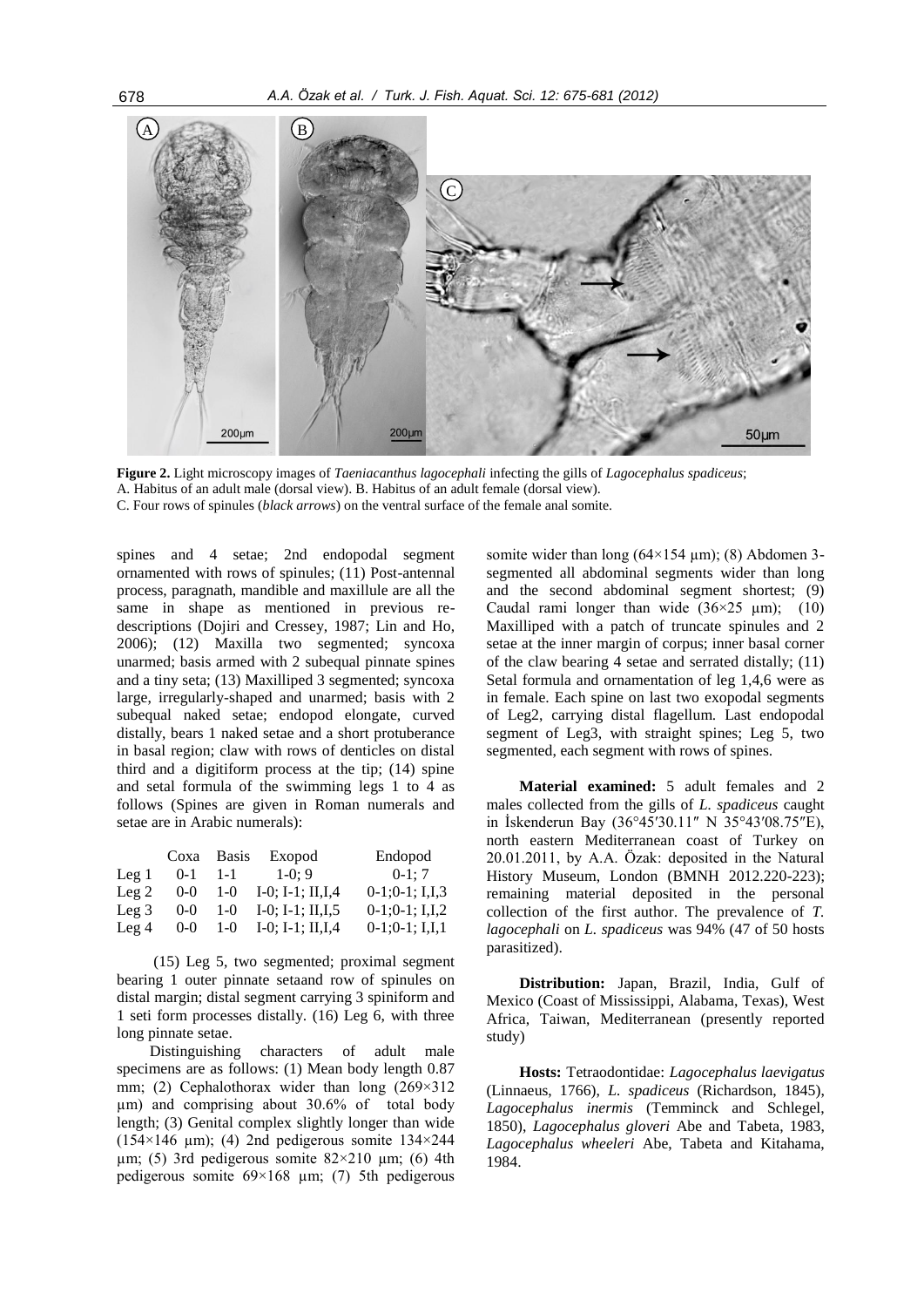## **Remarks**

The majority of the morphological features of our specimens revealed similarities in shape and morphometry to *T. lagocephali* which was redescribed by Dojiri and Cressey (1987) and Lin and Ho (2006). However, our specimens differ slightly from those of Dojiri and Cressey (1987) and Lin and Ho (2006) in having relatively smaller body length (1.9 mm). Dojiri and Cressey (1987) reported the total body length of 2.20 mm while it was 2.07 mm in Lin and Ho (2006). According to Dojiri and Cressey (1987), one of the most distinguishing characters of this species was the existence of digitiform process at the tip of maxilliped claw, besides having three pedigerous somites  $(2^{nd}, 3^{rd}, 4^{th})$  which were almost equal in width with the cephalothorax. These distinguishing characters were also observed in our specimens. However, present authors also determined two differences between the re-descriptions made by Dojiri and Cressey (1987) and Lin and Ho (2006). Lin and Ho (2006) reported 4 setae on the third segment of the antennule while Dojiri and Cressey (1987) reported 5 setae on the same segment, which we also observed in our specimens. Secondly, 3 rows of spinules reported in the ventral surface of the anal somite by Lin and Ho (2006) while 4 rows of spinules were reported by Dojiri and Cressey (1987). Present authors also observed 4 rows of spinules (Figure 2c).

In males all structures revealed the same ornamentation given in the re-description of *T. lagocephali*. However, mean body length (0.87mm) of our specimens was slightly shorter than the previously reported body length (0.92 mm). Secondly, cephalothorax comprising about 30.6% of the total body length while it was 25% in previously redescribed males (Dojiri and Cressey, 1987).

Our observations and measurements confirm that the parasitic copepod we found on the gills of *L.*  *spadiceus* is clearly identifiable as *T. lagocephali*, as previously re-described by Dojiri and Cressey (1987) and by Lin and Ho (2006).

#### **Discussion**

In the Mediterranean Sea a total of 28 species of *Caligus* was listed in the review of Raibaut *et al*. (1998). However, 7 of 28 species can be treated as *nomina nuda* (as suggested by G.A.Boxshall, personal communication). According to our knowledge, since the establishment of the list by Raibaut *et al*. (1998) 2 more valid species; *Caligus temnodontis* Brian, 1924 (reported by Özak *et al*., 2010) and *Caligus uranoscopi* Vaissière, 1955 (reported by Ramdane *et al*., 2010) have been added to the list of species of *Caligus* reported from Mediterranean fishes. Additionally, *Caligus mugilis* Brian, 1935 and *Caligus scribae* Essafi, Cabral et Raibaut, 1984, previously described valid species, were not included in the list of Raibaut *et al*. (1998). The discovery of *C. fugu* in the Mediterranean Sea (presently reported study), together with those previous and recent reports mentioned above, bring the total number of valid species of *Caligus* to 26 (Table 1).

*Caligus fugu* was first discovered in the Inland Sea of Japan and described by Yamaguti and Yamasu (1959). All other reports and brief descriptions were given from Japan by the following authors: Yamaguti (1963), Ogawa and Yokoyama (1998), Boxshall and El-Rashidy (2009), Nagasawa *et al*. (2010). Additionally, the same species was reported as *Caligus lagocephali* by Pillai (1961, 1967, 1985) from India. However, it was placed in synonymy with *C. fugu* by Boxshall and El-Rashidy (2009).

In the presently reported study; the geographic distribution of *C. fugu* is extended from Japanese waters to the Mediterranean Sea. Moreover, two new hosts; *L. spadiceus* and *L. suezensis* are included in

**Table 1.** List of species of *Caligus* Müller, 1785 reported from Mediterranean fishes

- 1. *Caligus affinis* Heller, 1865
- 2. *Caligus diaphanus* von Nordmann, 1832
- 3. *Caligus brevicaudatus* A.Scott, 1901
- 4. *Caligus belones* (Krøyer, 1863)
- 5. *Caligus pageti* Russel, 1925
- 6. *Caligus coryphaenae* Steenstrup et Lütken, 1861
- 7. *Caligus mauritanicus* Brian, 1924
- 8. *Caligus vexator* Heller, 1865
- 9. *Caligus dicentrarchi* Cabral et Raibaut, 1985
- 10. *Caligus minimus* Otto, 1821
- 11. *Caligus dieuzeidei* Brian,1932
- 12. *Caligus ligusticus* Brian, 1906
- 13. *Caligus serrani* Richiardi,1880\*
- 14. *Caligus pelamydis* Krøyer, 1863
- 15. *Caligus lessonianus* Risso, 1826\*\*
- 16. *Caligus lepidopi* Richiardi, 1880\*
- 17. *Caligus lichiae* Brian, 1906
- \**Nomen nudum*
- \*\* Transferred to unspecified genus by Margolis *et al*. (1975)
- 18. *Caligus centrodonti* Baird, 1850
- 19. *Caligus pagelli* Delamare Deboutteville et Nunes-Ruivo, 1958
- 20. *Caligus bonito* Wildson, 1905
- 21. *Caligus fissus* Richiardi, 1880\*
- 22. *Caligus productus* Dana, 1852
- 23. *Caligus smaris* Richiardi, 1880\*
- 24. *Caligus hyalinus* Czernivsky,1868
- 25. *Caligus elongatus* von Nordmann, 1832
- 26. *Caligus alalongae* Krøyer, 1863
- 
- 27. *Caligus trachini* Richiardi, 1880\*
- 28. *Caligus trachuri* Richiardi, 1880\*
- 29. *Caligus mugilis* Brian, 1935
- 30. *Caligus scribae* Essafi, Cabral et Raibaut, 1984
- 31. *Caligus temnodontis* Brian, 1924
- 32. *Caligus uranoscopi* Vaissière, 1955
- 33. *Caligus fugu* Yamaguti et Yamasu,1959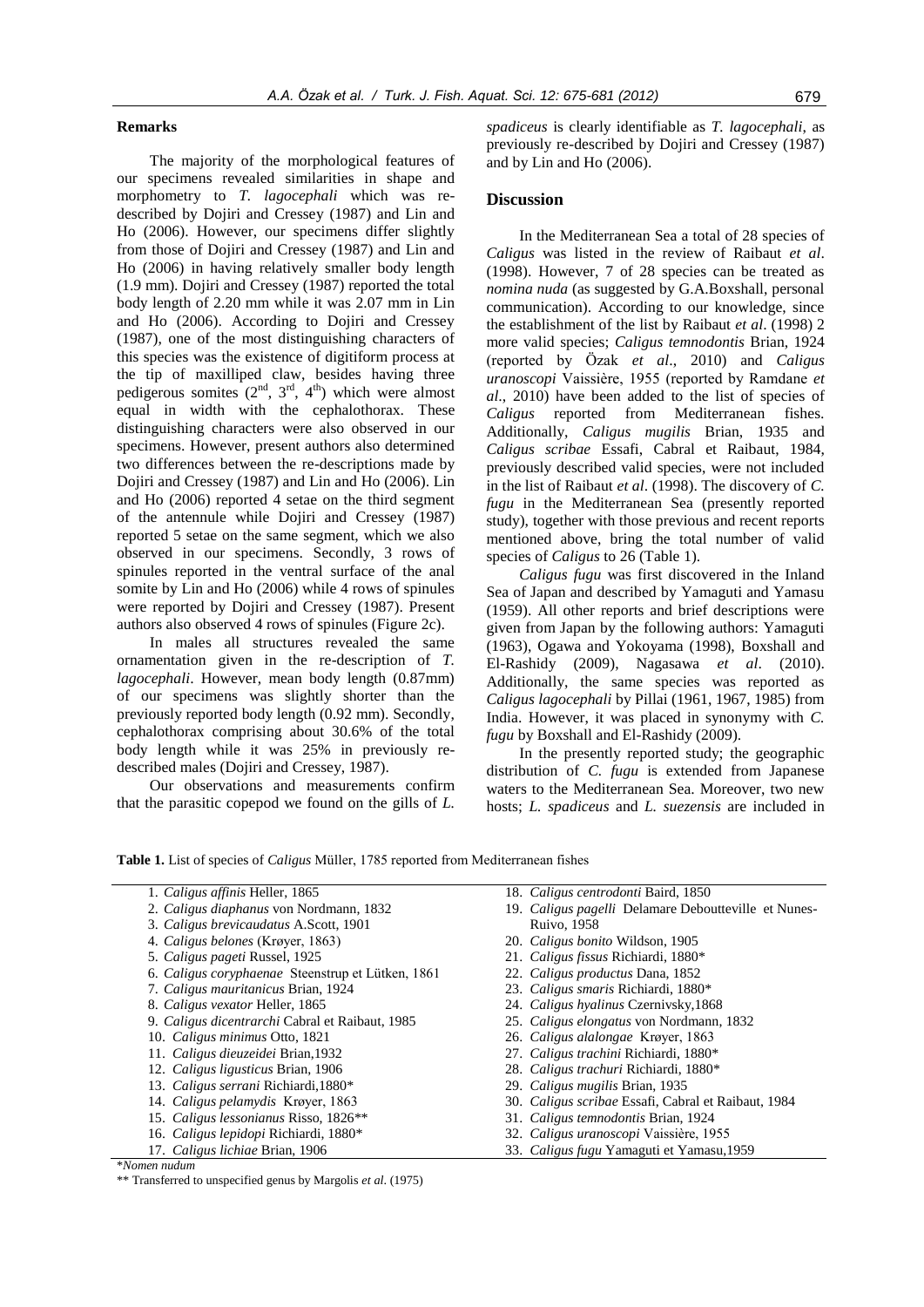the host list of *C. fugu*.

The family Taeniacanthidae C.B. Wilson, 1911 currently comprises about 103 species belonging to 17 genera (Tang *et al*., 2011) which live parasitic on sea urchins and fishes (Boxshall and Halsey, 2004). Thus far, 43 of 103 valid species in the family have been included to the genus *Taeniacanthus* Sumpf, 1871 which shows a wide geographic distribution. However, in the Mediterranean the genus *Taeniacanthus* was represented by only 2 species; *Taeniacanthus balistae* (Claus, 1864) reported from *Balistes carolinensis* Gmelin, 1789 and *Taeniacanthus gobi* (Brian, 1906) parasitic on *Gobius cobitis* Pallas, 1811 (see Raibaut *et al*., 1998). The species of *Taeniacanthus* we collected showed the same morphological characteristics reported in the previous re-descriptions made by Dojiri and Cressey (1987) and Lin and Ho (2006). Therefore, the discovery of *T. lagocephali* presented in this study, together with those previously reported two species, bring the total number of species of *Taeniacanthus* in Mediterranean to three.

*Taeniacanthus lagocephali* was previously recorded by: Pearse (1952), from Texas coast, USA, Yamaguti and Yamasu (1959 as "*Taeniacanthus sabafugu*") from Japan; Pillai (1963 as "*Irodes lagocephali*") from India; Yamaguti (1963) from Japan; Ho (1969) from Gulf of Mexico; Devi and Shyamasundari (1980) from India; Pillai (1985) from India; Izawa (1986) from Japan; Dojiri and Cressey (1987) from Brazil, Japan, Mississippi, Alabama, Gulf of Mexico, Texas; Boxshall and Montu (1997) mentioned the samples from Brazil examined by Dojiri and Cressey(1987); Lin and Ho (2006) from Taiwan; Özak *et al*. (presently reported study) from the eastern Mediterranean. The North Atlantic, South Atlantic, North Pacific and Indian Ocean were mentioned as the geographic distribution of *T. lagocephali* by Kabata (1979).

#### **Acknowledgements**

The authors especially thank Prof. Geoff A. Boxshall (from the Natural History Museum, London) for confirmation of the species identity and contributing to other aspects of this article. They also thank Dr. Danny Tang (from Australia) for providing literature and also Assoc. Prof. Dr. Süphan Karaytuğ (University of Mersin, Turkey) for his comments.

#### **References**

- Bilecenoglu, M., Taskavak, E., Mater, S. and Kaya, M. 2002. Checklist of the marine fishes of Turkey, Zootaxa, 113: 1-194.
- Boxshall, G.A. and El-Rashidy, H.H. 2009. A review of the *Caligus productus* species group with a new species, new synonymies and supplementary descriptions. Zootaxa, 2271: 1-26.
- Boxshall, G.A. and Halsey, S.H. 2004. An Introduction to Copepod Diversity. Ray Society the Dorset Press,

Dorchester, 966 pp.

- Boxshall, G.A. and Montú, M. 1997. Copepods parasitic on Brazilian coastal fishes: a handbook. Nauplius, 5: 1- 225.
- Foka, M.C., Kondylatos, G. and Economidis, P.S. 2004. Occurrence of the Lessepsian species *Portunus pelagicus* (Crustacea) and *Apogon pharaonis* (Pisces) in the marine area of Rhodes Island. Mediterranean Marine Science, 5(1): 5-17.
- Devi, D.V.U. and Shyamasundari, K. 1980. Studies on the copepod parasites of fishes of the Waltair coast: family Taeniacanthidae. Crustaceana, 39: 197-208.
- Diamant, A., Banet, A., Paperna, I., Westernhagen, H.v., Broeg, K., Kruener, G., Koerting, W. and Zander, S. 1999. The use of fish metabolic, pathological and parasitological indices in pollution monitoring. Helgoland Marine Research, 53: 195-208. doi: 10.1007/s101520050024.
- Dojiri, M. and Cressey, R.F. 1987. Revision of the Taeniacanthidae (Copepoda: Poecilostomatoida) parasitic on fishes and sea urchins. Smithsonian Contributions to Zoology, 447: 1-250.
- El-Rashidy, H.H. and Boxshall, G.A. 2010. Parasitic copepods on immigrant and native clupeid fishes caught in Egyptian coastal waters off Alexandria. Systematic Parasitology, 76: 19-38. doi: 10.1007/s11230-010-9230-6
- El-Rashidy, H.H. and Boxshall, G.A. 2011. Two new species of parasitic copepods (Crustacea) on two immigrant rabbitfishes (Family Siganidae) from the Red Sea. Systematic Parasitology 79: 175-193. doi: 10.1007/s11230-011-9298-7
- Fischthal, J.H. 1980. Some digenetic trematodes of marine fishes from Israel's Mediterranean coast and their zoogeography, especially those from the Red Sea immigrant fishes. Zoologica Scripta, 9: 11-23. doi: 10.1111/j.1463-6409.1980.tb00647.x
- Froese, R. and Pauly, D. 2011. Fish Base. http://www.fishbase.org/search.php (accessed February 20, 2012).
- Golani, D., Orsi-Relini, L., Massuti, E. and Quignard, J.P. 2002. CIESM Atlas of exotic Species in the Mediterranean. CIESM Publisher, Monaco, 256 pp.
- Ho, J.S. 1969. Revision of the genera of the Chondracanthidae (Cyclopoida, Poecilostoma) copepod parasites on marine fishes, with description of species from eastern North America, PhD thesis. Boston: Boston University.
- Huys, R. and Boxshall, G.A. 1991. Copepod evolution. Ray Society The Gresham press, Surrey, 468 pp.
- Izawa, K. 1986. On the development of parasitic Copepoda. III. *Taeniacanthus lagocephali* Pearse (Cyclopoida: Taeniacanthidae). Publications of the Seto Marine Biological Laboratory, 31: 37-54
- Kabata, Z. 1979. Parasitic Copepoda of British fishes. Ray Society, London, 468 pp.
- Lin, C.L. and Ho, J.S. 2006. Copepods of the Genus *Teaniacanthus* Sumpf, 1871 (Poecilostomatoida: Teaniacanthidae) Parasitic on Marine Fishes of Taiwan. Journal of Fisheries Society of Taiwan, 32(2): 171-191.
- Margolis, L., Kabata, Z. and Parker, R.R. 1975. Catalogue and Synopsis of *Caligus*, A genus of copepoda (Crustacea) parasitic on fishes. Bulletin of the Fisheries Research Board of Canada, 192: 1-117.
- Nagasawa, K., Uyeno, D. and Tang, D. 2010. A checklist of